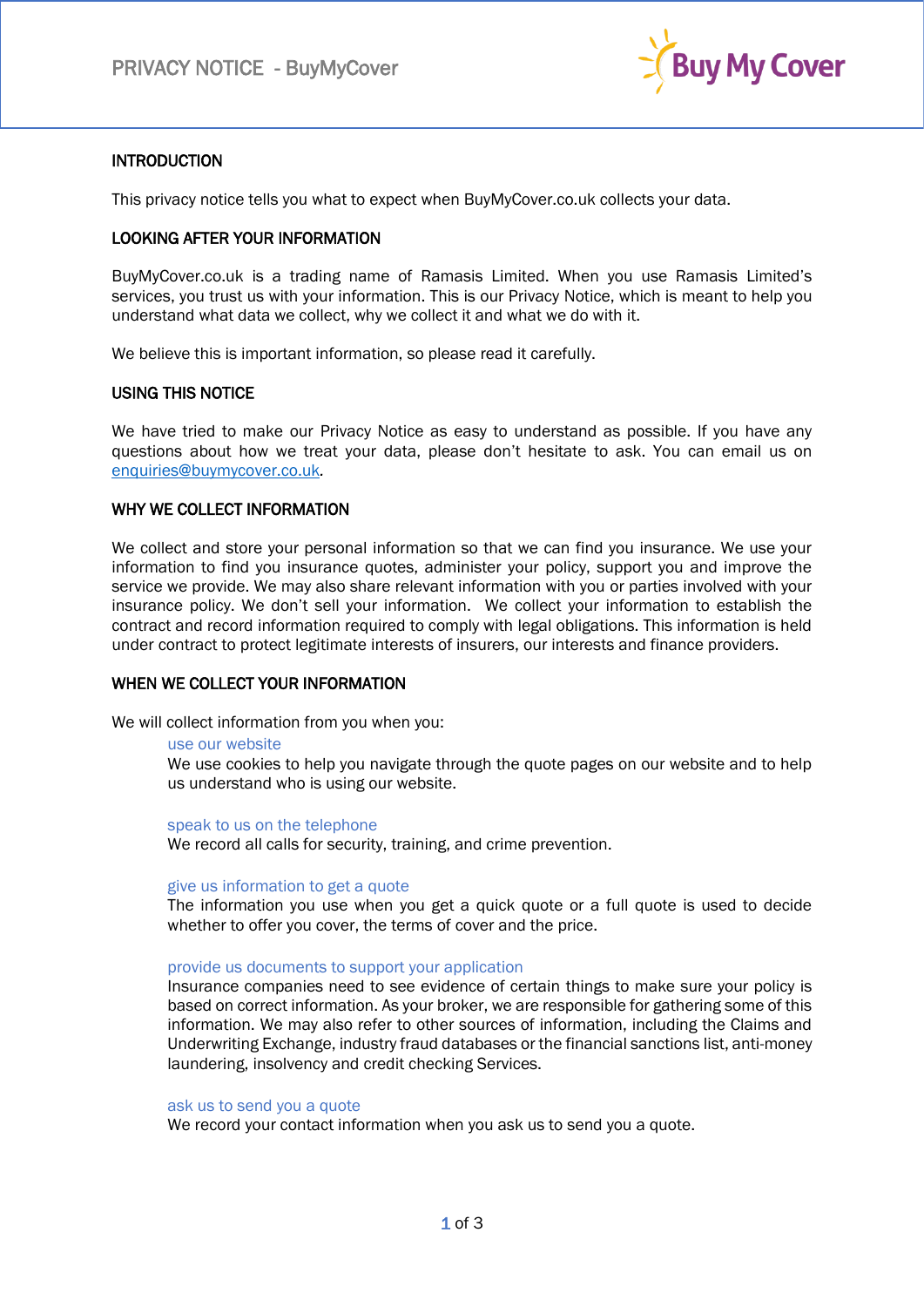

## write to us, email us, use social media or chat with us online

We keep records of all the letters, emails, and webchats that we receive. When you communicate with us through social media, we record your information to help us develop our services. Social media providers also record this information.

#### respond to any marketing, customer surveys or promotional offers

We store information from your responses to help enhance our service and share more information with you.

#### subscribe to our newsletters or blogs

We use this information to make sure we keep you up to date with our newsletters or blogs.

#### if you visit our offices

You will be required to sign a visitor's book and will be recorded on CCTV.

## HOW WE USE YOUR INFORMATION

#### your personal information

The main reason we use your information is to help us find insurance for you. We will do this when you ask us to find you a new quote or when we are renewing insurance policies. We only use your information to help provide you with the services you ask for.

To do this, we use specialised computer systems that help us to find the right policy for you. So, we will share your information with insurers, intermediaries, and other service providers as part of this process. This information may include personal and sensitive data such as convictions and offences data. We provide this information for the express purpose of providing a quote, and other companies are not allowed to store your information for any other purpose.

We will only engage with legitimate providers in this process and only when we're sure your data will be treated properly. Other than finding you a quote, we will only share your information with other parties if we are legally obliged to, to prevent crime or to help manage your insurance policies. If we need to provide your information to another company, outside of this, we will ask your permission first.

We'll also use your information to get in touch with you about your insurance needs and to help manage the products that you buy from us. This includes checking some of the facts and information provided during the application process.

You should remember that, if you share information on public forums, this information may be available to other people. Please take care when using things like social media. If you have a query about your policy, we would recommend you get in touch by calling us or emailing us at [enquiries@buymycover.co.uk.](mailto:enquiries@buymycover.co.uk)

## **Cookies**

Cookies are text files that help websites to identify the computer being used. Cookies are downloaded onto your computer.

Most websites use cookies, and so do we. When your computer first logs onto our website, you would have seen a warning – which you could choose to accept or decline. You can then continue without adding further cookies, but if you want to make an application through our website, you'll need to accept cookies to do that.

We also use cookies from trusted third parties. We will only use these cookies when we are confident that your data will be stored in line with the law. The main provider we use is Google Analytics. This uses a third-party cookie that helps us to track how the site is used. Being able to